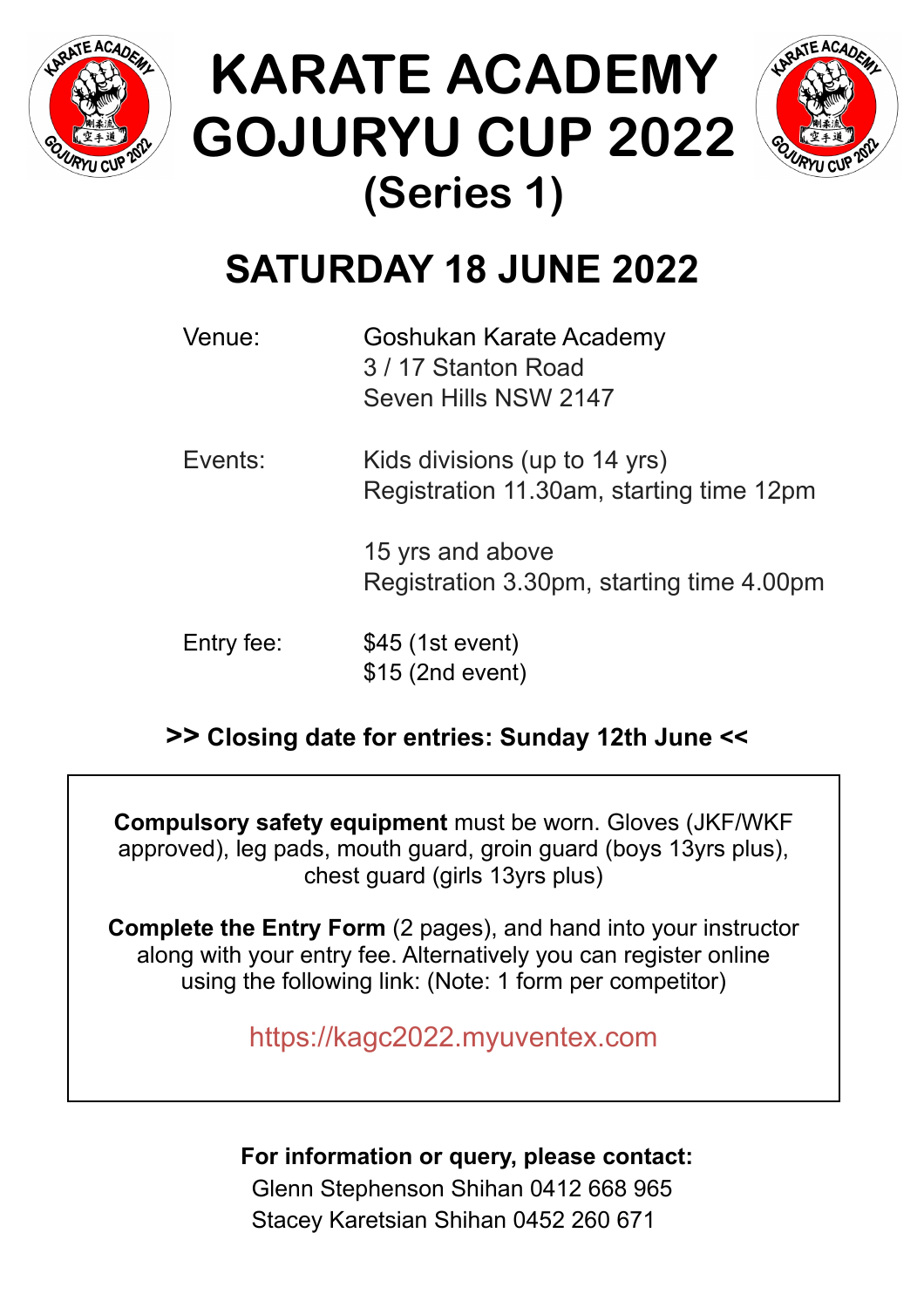

# **KARATE ACADEMY GOJURYU CUP 2022**



Complete all details, select your division categories (tick kata / kumite box) and complete waiver on back of this form. Pass in the completed form along with your entry fees to your instructor. **Closing date is Sunday 12th June 2022.** 

| <b>DIVISION</b>                     | <b>KATA</b>    | <b>KUMITE</b>   |                 |
|-------------------------------------|----------------|-----------------|-----------------|
| Up to 8 yrs M/F Ninjas - All grades |                | KA1             | KU1             |
| 9-10 yrs M/F                        | 10th - 7th kyu | KA <sub>2</sub> | KU <sub>2</sub> |
| 9-10 yrs M/F                        | 6th - 4th kyu  | KA3             | KU3             |
| 9-10 yrs M/F                        | 3rd kyu +      | KA4             | KU4             |
| 11-12 yrs Male                      | 10th - 7th kyu | KA <sub>5</sub> | KU <sub>5</sub> |
| 11-12 yrs Male                      | 6th - 4th kyu  | KA6             | KU6             |
| 11-12 yrs Male                      | 3rd kyu +      | KA7             | KU7             |
| 11-12 yrs Female                    | 10th - 7th kyu | KA8             | KU8             |
| 11-12 yrs Female                    | 6th - 4th kyu  | KA9             | KU9             |
| 11-12 yrs Female                    | 3rd kyu +      | <b>KA10</b>     | <b>KU10</b>     |
| 13-14 yrs Male                      | 10th - 7th kyu | <b>KA11</b>     | <b>KU11</b>     |
| 13-14 yrs Male                      | 6th - 4th kyu  | <b>KA12</b>     | <b>KU12</b>     |
| 13-14 yrs Male                      | 3rd kyu +      | <b>KA13</b>     | <b>KU13</b>     |
| 13-14 yrs Female                    | 10th - 7th kyu | <b>KA14</b>     | <b>KU14</b>     |
| 13-14 yrs Female                    | 6th - 4th kyu  | <b>KA15</b>     | <b>KU15</b>     |
| 13-14 yrs Female                    | 3rd kyu $+$    | <b>KA16</b>     | <b>KU16</b>     |

| <b>DIVISION</b>                                 | <b>KATA</b> | <b>KUMITE</b> |
|-------------------------------------------------|-------------|---------------|
| 15-17 yrs Male<br>10th - 7th kyu                | <b>KA17</b> | <b>KU17</b>   |
| 15-17 yrs Male<br>6th - 4th kyu                 | <b>KA18</b> | <b>KU18</b>   |
| 15-17 yrs Male<br>3rd kyu $+$                   | <b>KA19</b> | <b>KU19</b>   |
| 15-17 yrs Female 10th - 7th kyu                 | <b>KA20</b> | <b>KU20</b>   |
| 15-17 yrs Female<br>6th - 4th kyu               | <b>KA21</b> | <b>KU21</b>   |
| 15-17 yrs Female<br>3rd kyu $+$                 | <b>KA22</b> | <b>KU22</b>   |
| 10th - 7th kyu<br>18 yrs + Male                 | <b>KA23</b> | <b>KU23</b>   |
| 18 yrs + Male<br>6th - 4th kyu                  | <b>KA24</b> | <b>KU24</b>   |
| 18 yrs + Male<br>3rd kyu - 1st kyu              | <b>KA25</b> | <b>KU25</b>   |
| 18 yrs + Female<br>10th - 7th kyu               | <b>KA26</b> | <b>KU26</b>   |
| 18 yrs + Female<br>6th - 4th kyu                | <b>KA27</b> | <b>KU27</b>   |
| 18 yrs + Female 3rd kyu - 1st kyu               | <b>KA28</b> | <b>KU28</b>   |
| Vets $(40 \text{ yrs} +)$ Male<br>10th -7th kyu | <b>KA29</b> | <b>KU29</b>   |
| Vets $(40 \text{ yrs} +)$ Male 6th - 4th kyu    | <b>KA30</b> | <b>KU30</b>   |
| Vets $(40 \text{ yrs} +)$ Male 3rd kyu +        | <b>KA31</b> | <b>KU31</b>   |
| Vets (40 yrs +) Female 10th - 7th kyu           | <b>KA32</b> | <b>KU32</b>   |
| Vets (40 yrs +) Female 6th - 4th kyu            | <b>KA33</b> | KU33          |
| Vets (40 yrs +) Female 3rd kyu +                | <b>KA34</b> | KU34          |
| MALE OPEN (Black Belt 18+)                      | <b>KA35</b> | <b>KU35</b>   |
| FEMALE OPEN (Black Belt 18+)                    | <b>KA36</b> | <b>KU36</b>   |

U8 - 14 Yrs Events: Registration 11.30am Events Begin: 12pm

15 Yrs + Events: Registration 3.30pm Events Begin: 4.00pm

*NB: Compulsory safety equipment must be worn. Gloves, leg pads, mouth guard, groin guard (boys 13yrs plus), chest guard (girls 13 yrs plus)*